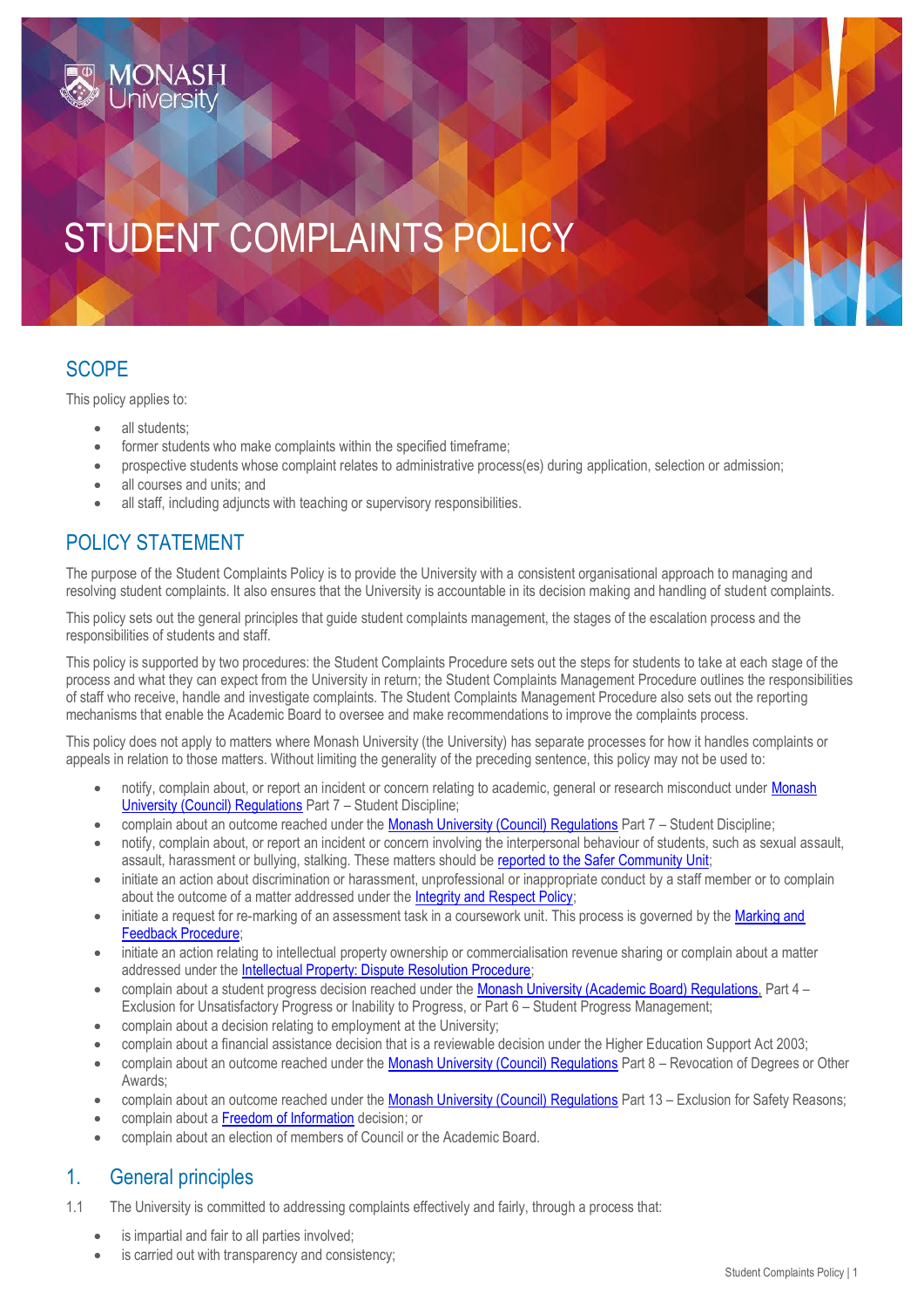- is accessible and available to all students;
- is handled within established timelines:
- respects the privacy of all parties involved; and
- is appropriate for dealing with complex and sensitive issues.
- 1.2 A student making a complaint has the right to a fair and thorough investigation, based on the principles of this policy.
- 1.3 A student who makes a complaint in good faith will not be prejudiced or experience reprisals in any way.
- 1.4 The University publishes information about the complaints process on the [student complaints website.](https://www.monash.edu/student-complaints/how-to)

#### 2. Student complaints process

- 2.1 The University strives to resolve complaints as close as possible to where the complaint arose and with the people most directly involved. If a complaint cannot be resolved directly with the staff member or area responsible, the student has an option to escalate the complaint. The escalation process has five stages:
	- 2.1.1 **Student complaint stage 1: Informal, direct complaint** raised directly with the staff member or area responsible for the decision or service related to the complaint.
	- 2.1.2 **Student complaint stage 2: Informal, escalated complaint** raised with a staff member within the faculty, school, department or other area who has the ability to review a stage 1 decision.
	- 2.1.3 **Student complaint stage 3: Formal investigation** by nominated case officers and complaints officers who have not had previous involvement with the complaint.
	- 2.1.4 **Student complaint stage 4: Internal review** conducted by the University Student Ombudsman.
	- 2.1.5 **Student complaint stage 5: External review** by the Victorian Ombudsman.
- 2.2 The University may set limits on the handling of a complaint or discontinue any process if the student making the complaint engages in behaviour that, because of its nature or frequency, raises substantial health, safety, resource or equity issues, or if the complaint is frivolous, vexatious or lacking in substance.

#### 3. Student responsibilities

- 3.1 Students making a complaint are expected to cooperate with the University's complaints handling process and treat staff with courtesy and respect. Failure to do so may result in the process being discontinued.
- 3.2 Only the individual student concerned can make a complaint under this policy. Complaints cannot be made on behalf of another person or persons.

#### 4. Staff responsibilities

- 4.1 All University staff are responsible for:
	- giving serious consideration to student complaints;
		- responding to student complaints in a timely manner and with courtesy and respect; and
		- respecting the privacy of students making a complaint.
- 4.2 The Senior Director of Student Education and Business Services (SEBS) will nominate case officers to manage stage 3 complaints. The Chair of the Graduate Research Committee and Directors, or equivalent, of administrative areas that provide services to students, will nominate at least one case officer to manage stage 3 complaints for the area.
- 4.3 Case officers are responsible for:
	- receiving stage 3 complaints and maintaining records of all related documents;
	- referring stage 3 complaints to the appropriate complaints officer; and
	- maintaining a register of stage 3 complaints by recording and monitoring the number and nature of complaints received from students.

Case officers may also conduct all or part of the investigation.

- 4.4 Complaints officers (or the Chair of the GRC or delegate for academic complaints related to the research component of a graduate research course) are responsible for:
	- determining whether an investigation of a stage 3 complaint is necessary; and
	- ensuring that a fair investigation is carried out and where appropriate negotiating a resolution, as required in each case.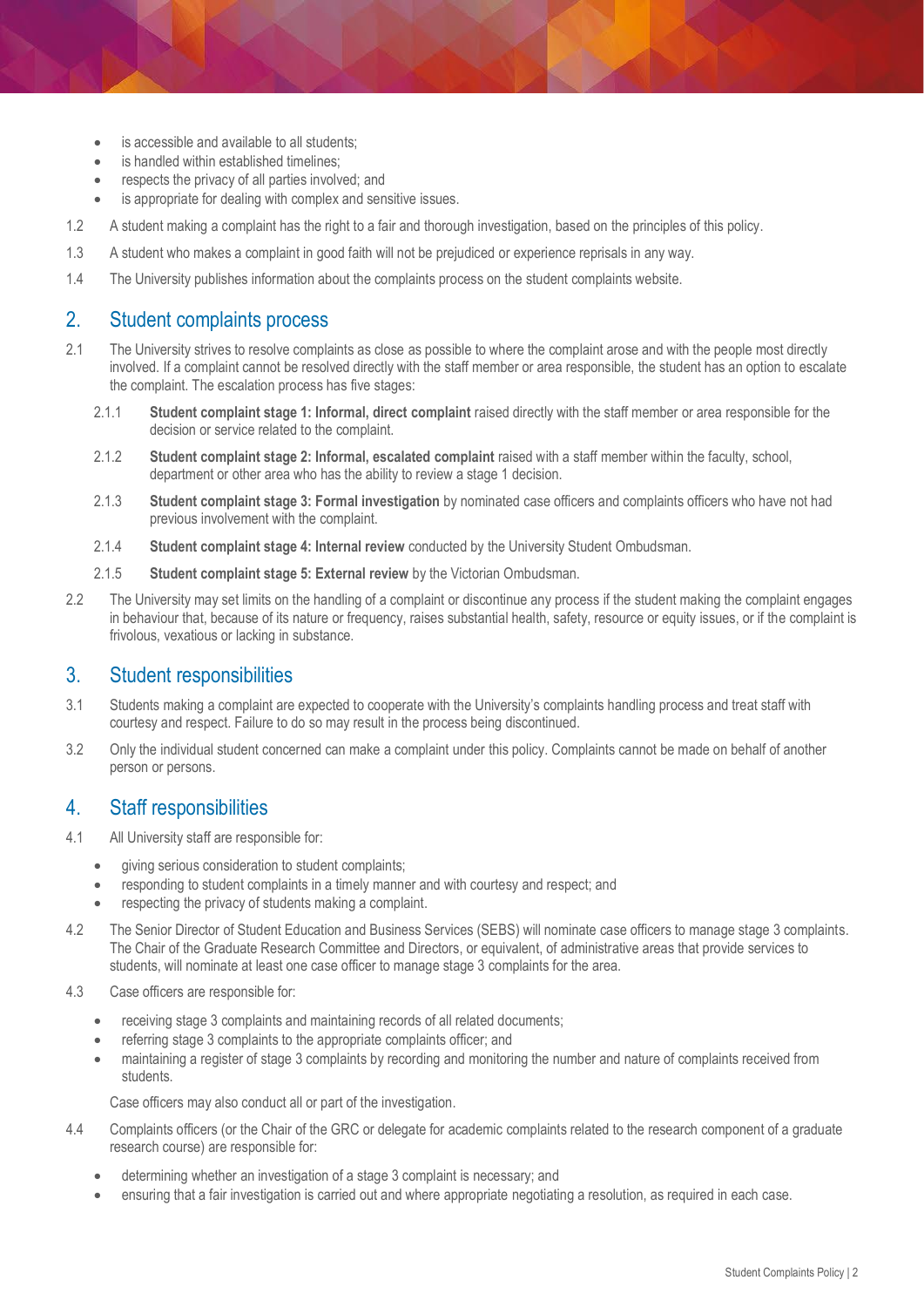- 4.5 The University Student Ombudsman provides an avenue for an independent and impartial review of complaints outcomes to ensure the resolution of a student complaint has been carried out in accordance with the Student Complaints Procedures. The University Student Ombudsman is appointed by the University Council.
- 4.6 Where the University Student Ombudsman is considered to be affected by a reasonable apprehension of bias or is absent from the University, the Vice-Chancellor can appoint a person (in addition to and not in place of the University Student Ombudsman) to review and make recommendations in relation to a particular complaint or matter. This person, for the purposes of that particular review, has all the responsibilities and powers of the University Student Ombudsman.

## **DEFINITIONS**

| Case officer                           | Staff member responsible for receiving and managing a stage 3 complaint. A case officer may conduct<br>all or part of the investigation and report findings to the complaints officer for the area, or to the Chair of<br>the GRC or delegate for academic complaints related to the research component of a graduate<br>research course.                                                                                                                                                                          |
|----------------------------------------|--------------------------------------------------------------------------------------------------------------------------------------------------------------------------------------------------------------------------------------------------------------------------------------------------------------------------------------------------------------------------------------------------------------------------------------------------------------------------------------------------------------------|
| <b>Complaints officer</b>              | Staff member responsible for overseeing the investigation of a stage 3 complaint. For stage 3<br>complaints relating to the research component of a graduate research course, the complaints officer<br>makes recommendations to the Chair of the Graduate Research Committee, or delegate, on the<br>outcome of a stage 3 complaint. For all other stage 3 complaints, the complaints officer will determine<br>the outcome of the complaint. A complaints officer can also undertake the role of a case officer. |
| Staff                                  | For the purposes of this procedure, staff includes all Monash staff and adjuncts with teaching or<br>supervisory responsibilities.                                                                                                                                                                                                                                                                                                                                                                                 |
| <b>University Student</b><br>Ombudsman | A person appointed by the University Council who provides an independent review of the University's<br>handling of student complaints.                                                                                                                                                                                                                                                                                                                                                                             |

### **GOVERNANCE**

| <b>Supporting procedures</b>        | <b>Student Complaints Procedure</b><br><b>Student Complaints Management Procedure</b>                                                                                                                                                                                                                                                                                |                                                                                                  |  |  |
|-------------------------------------|----------------------------------------------------------------------------------------------------------------------------------------------------------------------------------------------------------------------------------------------------------------------------------------------------------------------------------------------------------------------|--------------------------------------------------------------------------------------------------|--|--|
| <b>Supporting schedules</b>         |                                                                                                                                                                                                                                                                                                                                                                      |                                                                                                  |  |  |
| <b>Associated policies</b>          | <b>University Student Ombudsman Policy</b>                                                                                                                                                                                                                                                                                                                           |                                                                                                  |  |  |
| Policy owner                        | Deputy Vice-Chancellor (Education)                                                                                                                                                                                                                                                                                                                                   |                                                                                                  |  |  |
| Legislation mandating<br>compliance | Australian Code for the Responsible Conduct of Research, 2018<br>Tertiary Education Quality and Standards Agency (TEQSA) Act 2011 (Com) - Higher Education<br><b>Standards Framework (Threshold Standards) 2021</b><br><b>Higher Education Support Act 2003</b><br>National Code of Practice for Providers of Education and Training to Overseas Students 2018 (Com) |                                                                                                  |  |  |
| Category                            | Academic                                                                                                                                                                                                                                                                                                                                                             |                                                                                                  |  |  |
| Approval                            | Academic Board<br>DATE 4 December 2020<br>MEETING NUMBER 9/2020 / AGENDA ITEM 12.1                                                                                                                                                                                                                                                                                   |                                                                                                  |  |  |
| Endorsement                         | <b>University Education Committee</b><br>DATE 25 November 2020<br>MEETING NUMBER 9/2020 / AGENDA ITEM 10.1                                                                                                                                                                                                                                                           | Graduate Research Committee<br>DATE 23 November 2020<br>MEETING NUMBER 9/2020 / AGENDA ITEM 10.4 |  |  |
| Date effective                      | 11 January 2021                                                                                                                                                                                                                                                                                                                                                      |                                                                                                  |  |  |
| <b>Review date</b>                  | 11 January 2024                                                                                                                                                                                                                                                                                                                                                      |                                                                                                  |  |  |
| <b>Version</b>                      | 1.0 (Administrative amendments approved on 31 January 2022)                                                                                                                                                                                                                                                                                                          |                                                                                                  |  |  |